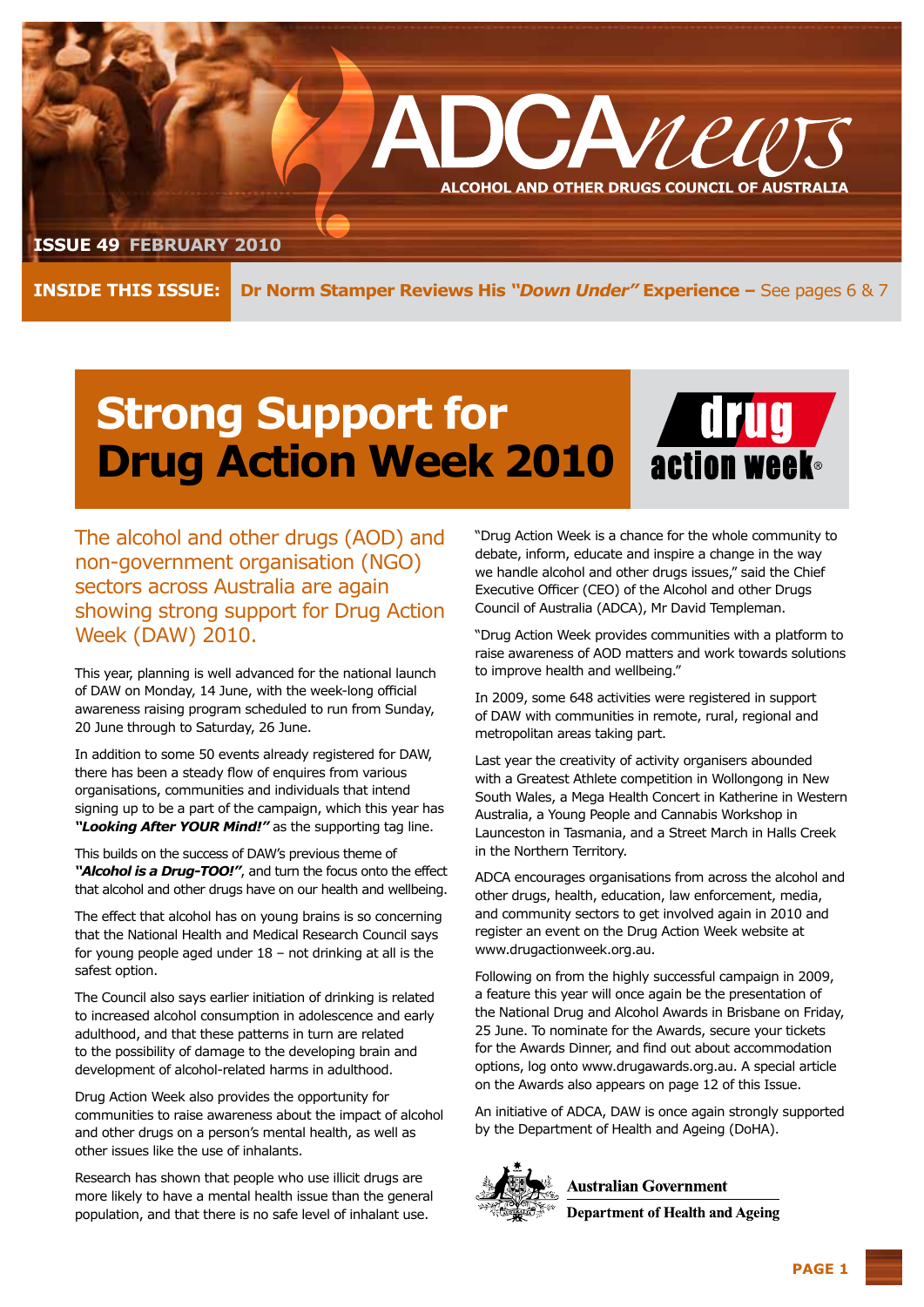#### **Editorial**

#### **By Fiona Healy, FebFast CEO & Founder**

What an amazing journey FebFast has had since the idea of taking a month off from alcohol was first discussed amongst friends at a pre-Christmas barbeque in 2006.

In February 2007, my friend and I decided to follow through on the challenge. Our sponsors were generous with their cash. The thought of giving up alcohol for such a long time was alien to them, and they admired our will power. We raised \$910.

The funds were raised to benefit a service that was helping young people who were having problems with substance use. YSAS (the Youth Substance Abuse Service) in Victoria was selected as an appropriate recipient.

This initial experience was enough to inspire me to turn the idea into an annual community event. That's when the real work began.

I had no money and no alcohol and other drugs (AOD) sector expertise. A friend loaned me \$2000 to build the FebFast website, and I approached Middletons Lawyers for pro bono support to create the formal framework for the FebFast Trust.

YSAS and the Australian Drug Foundation (ADF) were consulted as FebFast was developed. The objective was to raise awareness and educate participants about their personal alcohol consumption, while also generating funds to support initiatives that reduce AOD-related harms in young people.

By July 2007, FebFast Ltd. was a registered charity. We had only about \$500 in the bank, and considered whether we should hold off from launching a campaign for February 2008 until we had found a financial sponsor. We decided to press on without one.

The first community campaign was launched with a New Year media release in 2008 and attracting 1400 participants and raising \$350 000 – an amazing first result.

Later in 2008, FebFast's first national grants program was launched to fund research, prevention and service delivery concerning young people and substance use. Still running

today, the grants program is overseen by a committee of sector experts who assess applications from across Australia.

While FebFast attracted 2100 participants last year, the Victorian bushfires along with the GFC had an impact on the campaign's fundraising capacity. Nevertheless, the \$353 000 raised was a good result.

FebFast communicates with participants before, during and after its campaign to keep people motivated and informed.

Several participant surveys have also been conducted. Interestingly, 41 per cent of the 2009 participants joined to regain balance in their drinking behaviour, while 19 per cent wanted to improve their physical health.

Post program surveys have reported participants experience weight loss, psychological benefits, and improved physical health status.

People also use the month off alcohol for reflection, and make decisions about personal control and responsibility for future drinking behaviour.

And there is also the ripple effect of participants engaging family and friends in discussions about alcohol. and its place in their family or in the community more broadly.

While FebFast 2010 is almost over, more than 7200 people have registered, and so far have raised more than \$700 000.

Over the past two years, FebFast has donated funds to 13 organisations across Australia. Our 2010 grants program will be open for expressions of interest later this year for organisations working in research, prevention or service delivery concerning young people and substance use.

Please keep an eye on our website at www.febfast.com.au for further details.

On behalf of FebFast Ltd, and its Board, I would like to express our very sincere thanks to the AOD sector for its support in helping us to establish and promote this program to the public.



#### **Participant Feedback**

*"It made me realise what a habit drinking alcohol was, and how factors like where you are, and who you are with influence a decision to drink. The Febfast sheet with tips on it for helping you get through the month was very good."*

*"This month of abstinence has allowed me to really take note of the 'tolal' that alcohol can take - ie feeling tired, sleeping poorly, being a bit cranky at times. It has given me time to reassess how much I drink and why I drink and to realise that a walk or a cup of tea can help to de-stress just as much as a glass of wine. I have exercised more than I normally would and lost 1 kg (okay, it's not much, but it's something!). I intend to keep the alcohol for weekends only and be much more moderate than I have been for years."*

*"I feel that I am a better parent (I am a sole parent of a 4-year-old). The healthier I am, the more energy I have to give to her."*

*"I don't enjoy drinking a lot in one session in the way I used to. Amazing what a single month can do!"*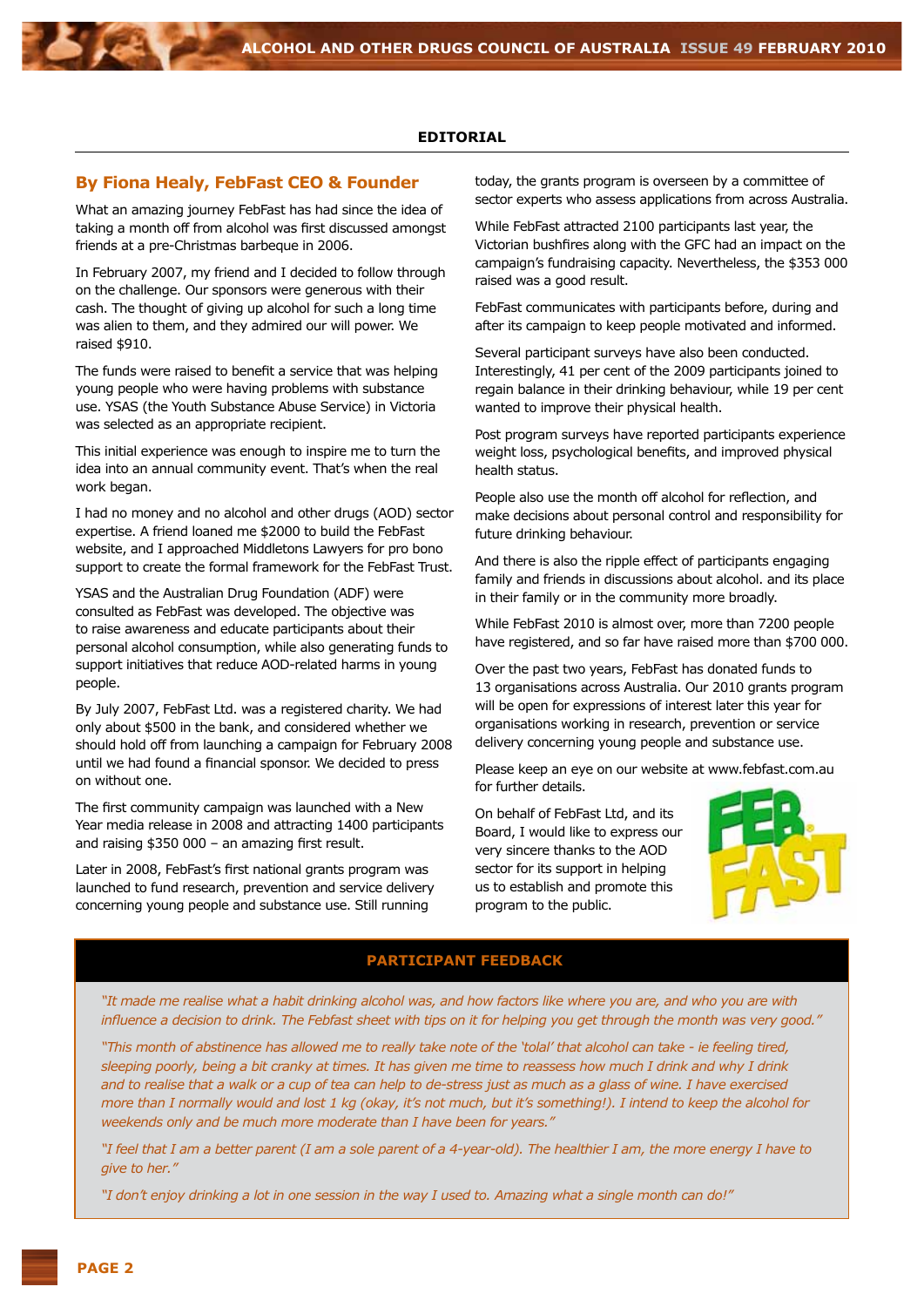

# **From the CEO's desk**

As ADCA progresses into 2010, we are doing so with the knowledge that the important role our National Peak plays in advocating for the alcohol and other drugs (AOD) sector, has been affirmed by the highest levels of Government.

The boost to funding secured at the end of last year, and ongoing negotiations to confirm additional long-term funding puts ADCA in a position of being confident about our impact and effectiveness in reducing social harm caused by alcohol and other drugs.

To this end, we recently completed a draft response to the Department of Health and Ageing (DoHA) 2010-2015 National Drug Strategy Consultation Paper. This response was distributed to the ADCA Board, State/ Territory AOD Peak bodies, and the Chairs of ADCA's Working Groups for further comment and input in late February.

ADCA has since developed a list of 22 recommendations spanning areas of increased representation and inclusion in consultation on Governmental committees for the NGO sector, further financial support for research, the high impact that any eHealth system will have on the AOD NGO sector, and evidence on the state of the AOD workforce and organisational capacity.

With the anticipated endorsement by the ADCA Board, the submission will be lodged in early March with DoHA for consideration.

This latest submission comes on top of several significant contributions late last year spanning issues of:

- effective regulation of supply of licit pharmaceutical drugs
- AOD/ Mental Health comorbidity issues that may foster suicide
- how alcohol and other drugs affect youth violence
- alcohol licensing, and
- Indigenous AOD issues that exacerbate Indigenous incarceration.

The House of Representatives Standing Committee on Family, Community, Housing and Youth is now conducting public hearings for its Inquiry into the impact of violence on young Australians, and the Chair, Ms Annette Ellis MP, has invited ADCA to appear and give evidence on 10 March.

This is yet further recognition at the highest level of Government of ADCA's standing as the National Peak representing and advocating on behalf of the AOD/ NGO sectors.

We will be invited to make an opening statement in support of the original submission, and then be asked to respond to questions which Committee members may ask.

We are pleased to continue to develop relationships with others working to reduce harm such as FebFast (see Page 2), who are currently overseeing a very successful campaign. The annual FebFast this year has attracted more than 7200 participants to raise much needed funds for frontline AOD services as well as smaller grassroots organisations working in prevention, research/ service delivery concerning young people, and substance use.

Our own annual Drug Action Week (DAW), this year from June 20 to 26, is also gaining momentum with the launch of this year's interactive website and the new theme of *"Looking After YOUR Mind!"*

This change in theme provides communities with the chance to examine the effect of misusing alcohol and other drugs has on health and well-being – and in particular our minds. There has been an enthusiastic response to the theme, and we look forward to supporting event organisers with information and free awareness resources as they prepare for DAW 2010.

As part of DAW this year, we have recently developed a new partnership with the Royal Life Saving Association of Australia. With drowning statistics reaching alarming new levels and up to 40 per cent of adult drowning incidents related to alcohol, this partnership gives us another inroad into the community to take action against the misuse of alcohol and other drugs.

**David Templeman ADCA Chief Executive Officer**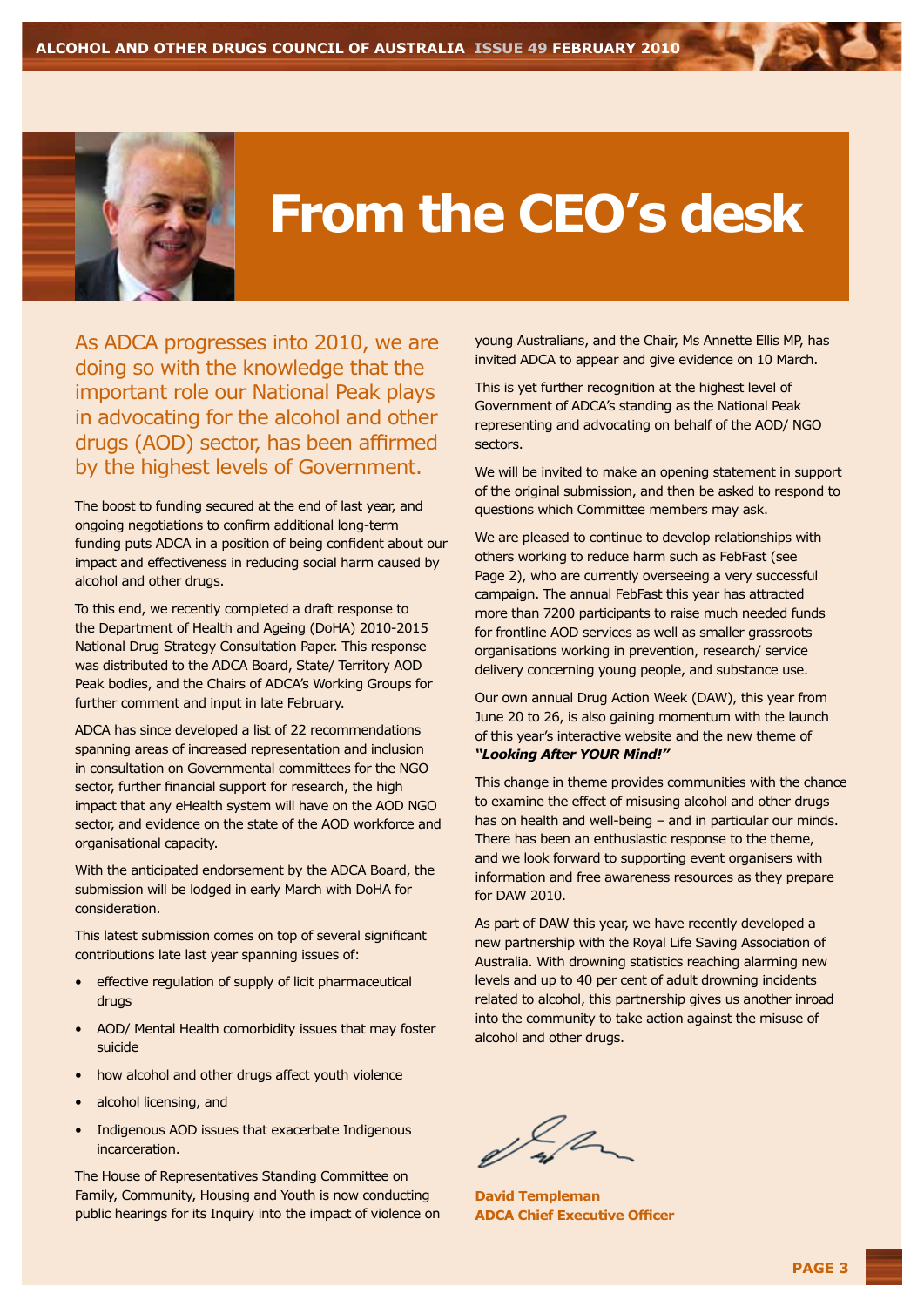### **Mental Health Needs Early Care**

**By Professor Patrick D. McGorry, MD, PhD, FRCP, FRANZCP; Australian of the Year 2010; Professor of Youth Mental Health, University of Melbourne; Executive Director, Orygen Youth Health, Victoria, Australia; and founding member of the National Youth Mental Health Foundation (headspace) board.**

Ailments of the mind are emerging from the shadows, yet people afflicted by them get a raw deal in our lopsided health system

Every 15 minutes someone, somewhere in Australia attempts suicide. Every four hours someone dies as a result.

Suicide is the leading cause of death in people under 30, causing more deaths than road accidents, though efforts to reduce this carnage are puny in comparison with attempts to reduce the road toll. Are the lives of those who commit suicide so much less valuable?

Similarly, 90 per cent of people with physical illness gain ready access to quality care, while only 35 per cent of those with mental ill-health do. This figure drops to 15 per cent for young men and people in rural and remote areas, especially indigenous people.

This, despite compelling evidence that early intervention for young people costs a third as much as standard late intervention and has better outcomes.

While mental ill-health is their standout health problem – contributing at least 60 per cent to their disease burden – we don't have a health system that works for them. Our mental health system offers late intervention, providing little more than a combination of acute risk management and palliative care, marooned within a beleaguered acute health system that's poorly linked to primary care.

The solution? Transformational change. Australia needs a modern, unified system with early intervention at its core and a major focus on children and young people up to 25, as well other key points in the life span.

We made a half-hearted attempt in the 1990s at building a system to replace the 19th-century mental hospitals, but it's been eroding ever since.

Federal and State politicians and policy-makers, and ultimately the community, have been let down by timid and non-evidence- based advice from influential advisers who have actively retarded reform and have sat by as our fragile system slid into crisis.

Clearly, our governments, especially our health departments, need generational change to get up-to-date advice.

Specifically, there are huge, demonstrable benefits from investing in early intervention and evidence-based care.

Finally, the large number of mentally ill Australians are only just finding their voice. Like all diasporas they have enormous hidden power that can be awakened and channelled.

Fifteen years ago we thought mainstreaming them within acute health services would solve all our problems. But the gravitational pull of planet Acute Health has sucked resources away from community mental health just when they're most needed. We only have a community mental health system, meagre as it is, thanks to the one-off cash injection from mental hospital closures.

Even this minimalist system has withered, reinstitutionalised and retreated into the bowels of the acute hospital. In cancer and cardiac medicine when people present with warning signs of serious illness, the doors swing open to fast-track care, while in mental health they slam shut.

At Orygen Youth Health, a Melbourne-based mental health service for young people, we're forced to turn away more than 1000 young people with serious mental health problems every year. These are not troubled teenagers but young people with complex disorders and substantial levels of risk.

Headspace, the National Youth Mental Health Foundation, is the Federal Government's innovative first step towards designing and funding community mental health services for young people more directly.

Headspace centres, one-stop shops for teenagers and young adults, provided care for more than 20,000 young people, 93 per cent of whom are very positive about their care, reporting they've benefited greatly. Unfortunately, national surveys suggest another 750,000 young people need help.

Despite the best endeavours of state and territory governments, notably in Victoria and the Australian Capital Territory (ACT), I doubt mental health reform and investment can be progressed at that level.

Victoria recently produced a visionary 10-year reform framework that outlines a pathway for the whole nation. Nonetheless, it's most unlikely the state will be able to devote the resources needed to translate this vision into reality anytime soon.

Alternatively, the commonwealth could assume responsibility for the mental health system. One option is a Repatriationstyle parallel system of both acute hospital and community care such as that available to veterans.

As well, the commonwealth could focus on rescuing and expanding community mental health care, linking it to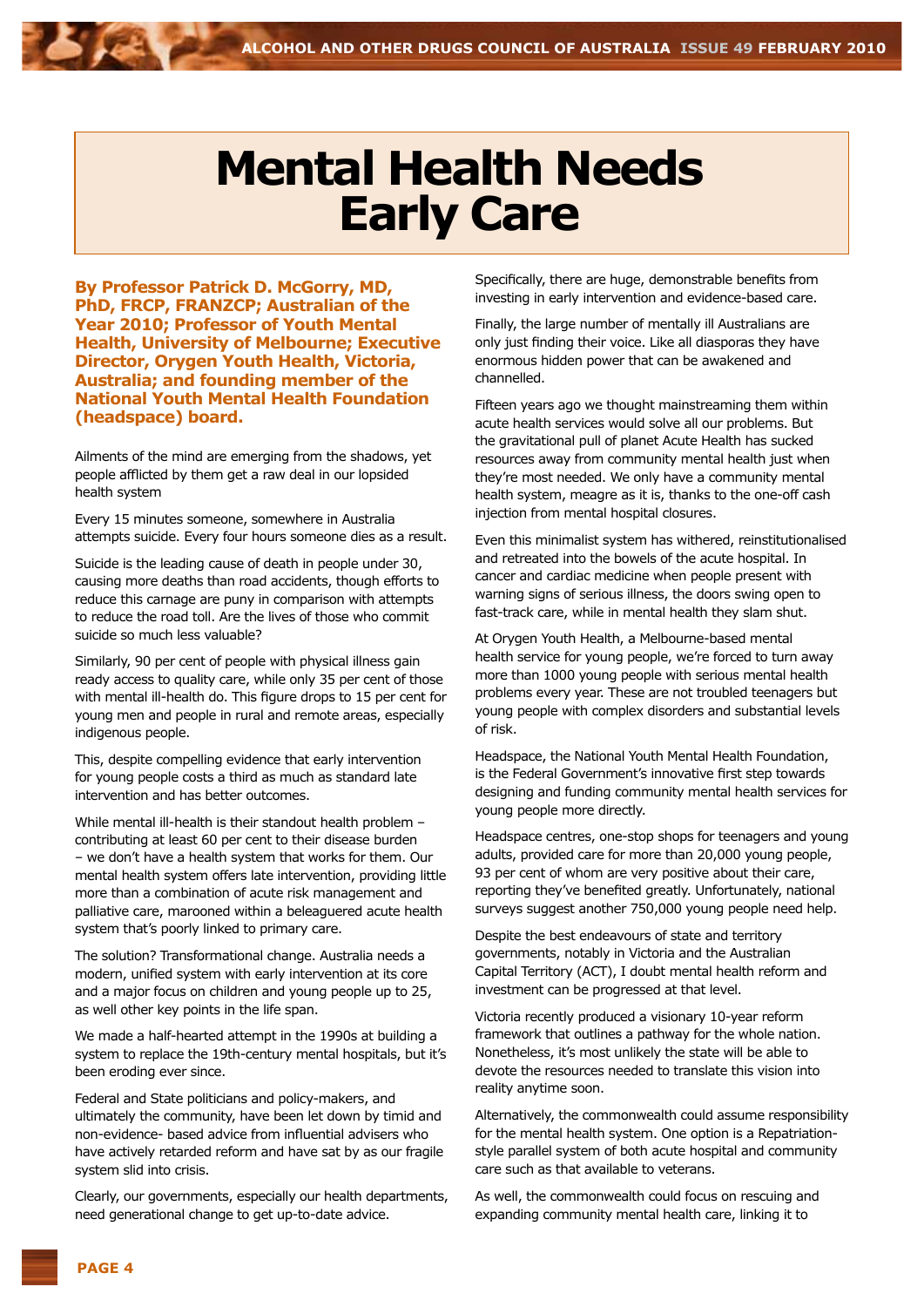primary care and the non-governmental sector. The rescue operation could also pluck triage and emergency presentations from the frantic world of emergency departments, with relief on both sides.

Regardless, the mental health system must move to a system of governance independent of acute health and primary care. Our highly successful Headspace experience is a model of how this could be achieved.

Our most pressing goal as a nation is implementing the top two recommendations of the National Health and Hospitals Reform Commission Report. The first is to strengthen and expand the one-stop shop Headspace model.

This means more funding to fulfil the potential of each existing Headspace site. On average a Headspace site needs about \$1 million a year recurrently to deliver its programs and run the site, rather than the \$500 000 available at present. While eventually Australia will need 200-300 of these services, we think it's feasible to add another 30 as the next stage of a national rollout.

Second, action on the recommendation to systematically roll out across Australia our highly influential and costeffective Early Psychosis Prevention and Intervention Centre model is overdue. Though it's been held back by poor advice to government, the model's been adopted in hundreds of locations worldwide and is the most evidencebased approach in the mental health field.

Australia needs up to 60 early psychosis services, resembling a relatively low-tech version of the comprehensive cancer centre concept in metropolitan centres. They can be developed on a smaller scale in regional as well as metropolitan centres, and the recurrent cost of this nationally would be about \$300m.

Once established, however, this model rapidly saves money. Annual costs of care prove to be one-third of those of late intervention in standard public mental health care, yet the outcomes are much better, especially in terms of return to work and quality of life.

A no-brainer? You bet.

Furthermore, Access Economics – in a report commissioned by Headspace and Orygen – showed the \$10bn-\$30bn costs associated with mental ill-health in young people can be dramatically reduced by national implementation of cost-effective early intervention models that soon pay for themselves. Scaling up to full coverage boosts cost-effectiveness by a factor of 10.

This year we have an unprecedented opportunity to reach the tipping point in mental health. I expect to see the mental health diaspora emerge as the awakening giant in health and society, as well as policy-makers adopting new advice based on evidence and best buys. I also envision the advent of the transformational change we have sought for at least the past 10 years.

Professor McGorry was the author of this article which was published on Page 14 of the *The Weekend Australian*  newspaper on Saturday, 6 February 2010.

On 25 January, Prime Minister Kevin Rudd MP, announced that Professor Patrick McGorry from Victoria was the 2010 Australian of the Year.

Also recognised were Ms Maggie Beer from South Australia as the Senior Australian of the Year, Trooper Mark Donaldson VC of Western Australia as the Young Australian of the Year, and Ms Ronni Kahn of New South Wales as Australia's Local Hero.

Prime Minister Rudd said that for the past 50 years, the Australian of the Year Awards program had honoured those who inspire us, and do us proud as a nation.

"This year, I am again awed by the achievements and contributions of the Award recipients, who demonstrate that greatness comes in many forms and all Australians have the potential for greatness within us," the Prime Minister said.

"Professor McGorry, a world-renowned youth mental health service which has placed Australia at the forefront of innovation in the early intervention and treatment of mental illness, and is passionate about caring for young people with mental health issues."

Prime Minister Rudd paid tribute to the profound effect of Professor McGorry's work, and thanked him for raising awareness of the major problem of youth mental illness in our community.

"The incredible influence of his work, the number of young Australians and their families whose lives have been improved, and the value of his contribution to the nation cannot ever fully be measured," the prime Minister said.

"With this award, we recognise that we have in Professor McGorry a leader whose drive, compassion, and commitment to understanding and treating youth mental illness has helped shaped not only lives, but our national approach to mental health intervention, prevention and treatment. He is truly a worthy recipient, and I congratulate him on being named Australian of the Year 2010."



**Professor McGorry (centre) was presented with his Award by Prime Minister Rudd (left), and National Australia Day Council Chair, Adam Gilchrist, at a public event on the lawns of Parliament House in Canberra.**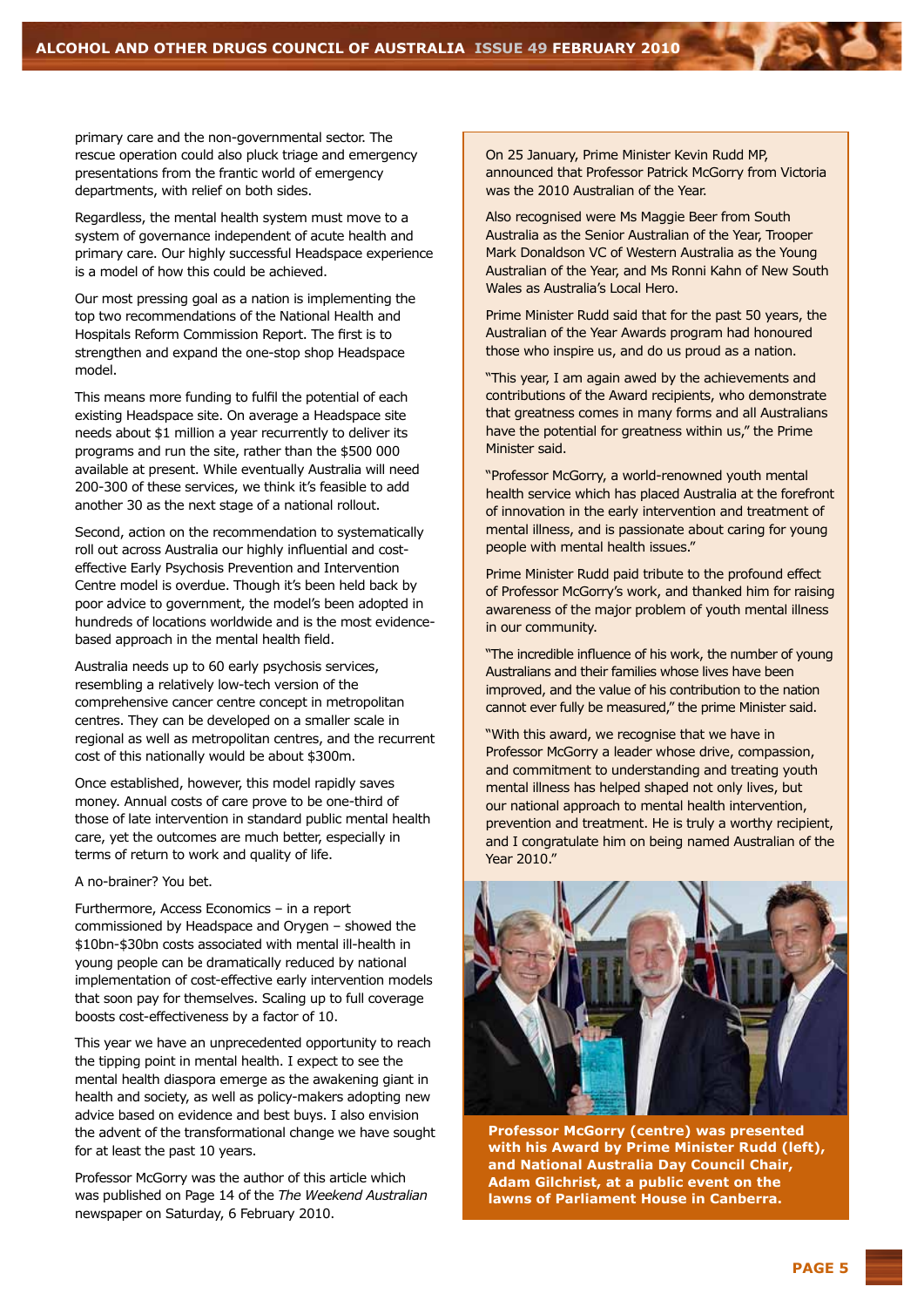## **Dr Norm Stamper Reviews His** *"Down Under"* **Experience**

**By Dr Norm Stamper PhD, author of** *Breaking Rank: A Top Cop's Exposé of the Dark Side of American Policing* **(www.normstamper.com).**

**Dr Stamper was a police officer for 34 years, serving as Chief of the Seattle Police Department from 1998 to 2000. He was also Executive Director of Mayor Pete Wilson's Crime Control Commission for three years. He is a major proponent of significant drug law reform believing the "war on drugs" has actually been a war on people.**

**Dr Stamper, from the Law Enforcement Against Prohibition (LEAP) organisation in the United States of America (US), was brought to Australia in October 2009 by the Australian Drug Law Reform Foundation (ADLRF). While here, he addressed the Australian Parliamentary Group for Drug Law Reform in Canberra, and met with police and other public and private figures around the country.**

#### **On his return home, Dr Stamper reviewed his** *"Down Under"* **experience for** *ADCA News:*

"Back on American soil only after a couple of weeks and already I'm missing your beautiful country, and the wonderful new friends I met there. I spent most of October (2009) in Australia on a two-pronged mission to firstly learn about your drug laws, policies and programs, and secondly to urge you to please, please reject my country's approach.

I spoke to universities; law schools and medical schools; think tanks; user groups; public health officials and frontline providers; police managers and police unions; elected and appointed representatives of cities, States, and the Federal Government; drug policy researchers; television, radio, and print journalists; and families and friends of loved ones lost to drug abuse and/ or drug laws.

An hour after I checked into my hotel in Sydney I was met by the first of my assigned "buddies", there to help me navigate four States and six cities. (Thank you, Leah McLeod, for your extraordinary organizing efforts.)

First stop, the Opera House. I'd told American friends that if I was going to Sydney I simply had to see the Opera House. What a delight to learn I'd be speaking there, along with two exceptional co-panelists, Dr Alex Wodak and the barrister Greg Barns during the "Festival of Dangerous Ideas".

*Dangerous?* What about our collective presentation, each of us favoring an end to the drug war, could possibly be labeled dangerous? The full house audience enthusiastically agreed with the direction we advocated.

Many Australians were surprised to learn that, unlike your country, the US does not embrace harm minimisation – yet. As you've taught the world, clean needle and syringe exchanges, supervised injection sites, and methadone clinics save lives.

"Trials" in Australia have proven themselves, many times over. Yet, in only a handful of American cities have our politicians shown the wisdom and the will to permit, much less encourage and fund, such programs.

In Melbourne, it was all about drink driving and alcoholfuelled violence, a taste of which I witnessed on a beautiful, sunny Sunday morning.

I'd walked from my hotel to catch a glimpse of the thousands of runners in the Melbourne Marathon as they made their turn onto Flinders Street. I got tired just watching the race so I bought a coffee (you Australians work wonders with that drug) and wandered west.

Staggering out of a drinking establishment at 9.30am, three young drunks, one still swigging from a beer bottle, almost bumped into me. They were loud, obnoxious, physically threatening.

When a frail looking man of Middle Eastern appearance attempted to walk by them they blocked his path and taunted him. They called him a terrorist. The man managed to sidestep his ridiculers and hurry safely down the sidewalk.

The incident put me in mind of a conversation I'd had with Dr Wodak and a Detective Superintendent in Sydney. It was then that I first heard the term "glassing". My response, once the Superintendent defined the practice, was amazement.

In the US, such incidents rarely happen in bars or taverns. I half-jokingly suggested that our drunken rowdies use knives and guns but, in fact, liquor licensees realise that what happens in their establishments can seriously jeopardize their livelihood. In Seattle, we've closed bars permanently, because of persistent patron misconduct.

Of course, it helps that our minimum drinking age is 21, and alcohol establishments close by 2am.

On to Perth where I was met with the disturbing news that Western Australia's Premier is keen on more or less "re-criminalizing" minor cannabis cases. Having already written on the topic in my Huffington Post blog, I'll spare you details of my take on this development. Needless to say, the Premier's initiative is jarringly out of step with the way the rest of the world, even the US, is going.

Next up was Brisbane where in addition to a full slate of wellattended public and private meetings, I was asked to help launch the "Safer Cannabis Use Guidelines" promulgated by the Nimbin Health and Medical Research Council.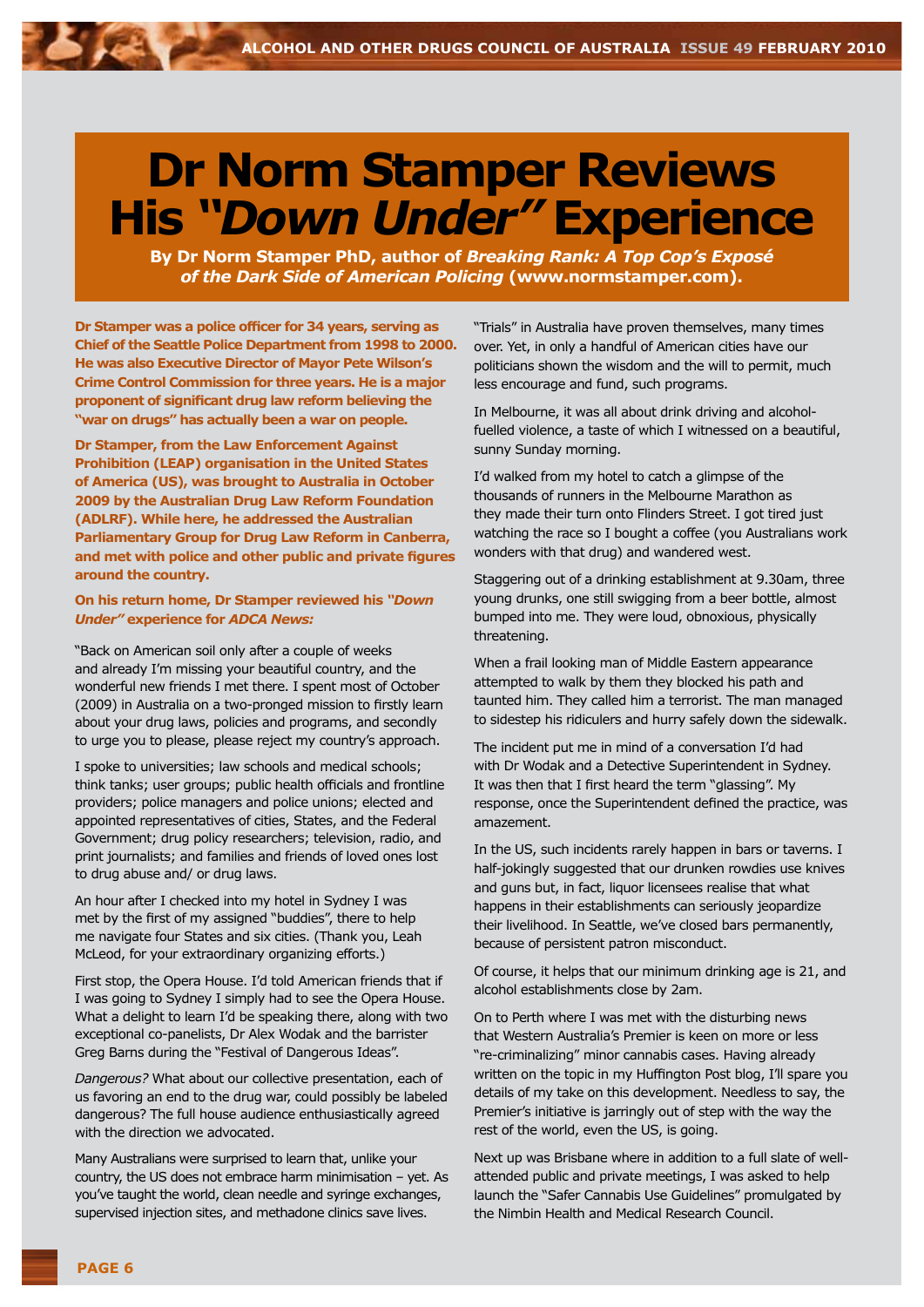Competing against a major fire for media attention, we garnered exactly no reporters at a news conference. A shame since the Guidelines are excellent. Recognising that millions of Australians use cannabis, these suggestions are designed to reduce associated "health, social, legal and economic risks."

It was also in Queensland that I "petted" kangaroos in the Currumbin Wildlife Sanctuary one afternoon, only to feast on roo that same evening. My lovely hosts, Ruth and Simon, made a point of educating me about the vital role tourists play in preparing the animals for consumption - who knew the act of "petting" a kangaroo tenderises its meat? Thanks to Simon, I'm this close to becoming a vegetarian.

My final home base was Canberra where the estimable Michael Moore showed me around the nation's capitol, introducing me to lawmakers and Ministers, and setting up meetings with terrific community based organisations, media, Members of Parliament, and a major Parliamentary committee.

On Saturday morning, Michael and his wife Helen picked me up at my hotel for a ride through the pleasant countryside to Cooma where I was scheduled to address 350 Rotarians.

My expectation, as I gazed out at a sea of service club members and their spouses, was that, given my "radical" views on drug policy, this gathering would turn into the true "festival of dangerous ideas".

But the reception could not have been warmer. Not only were there no boos (Rotarians, constitutionally fun-loving yet polite and dignified, don't do boos), the speech was greeted with fervent applause.

The real test, of course, is what one hears after. Many people throughout that afternoon and into the evening's dinner, a musical "celebration of the sixties", approached to let me know they too favour a robust regulatory model as an alternative to prohibition. Among them, a Federal Police Officer, an economist, and even a representative of a commercial drug company.

While the Australian people seem ready for fundamental drug policy reform, a good number of politicians are behind the curve. As with many US politicians, they seem to be misreading both the research and their constituents, or they're gripped by fear and/ or inertia.

Yet I did meet several key government officials who acknowledged failures in current policy, and who professed an openness to negotiate a new course. Especially encouraging were the many police officers along the way who spoke of disillusionment with prohibition, and their desire for change.

I was a cop for 34 years, the first 28 in the Mexican border city of San Diego, and the last six (1994-2000) up near the Canadian border as Seattle's Chief of Police. As a frontline warrior in the drug war, I witnessed evidence of the utter failure of American policy.

Since my retirement, I have been studying various approaches to drug control, and I've become an active member of Law Enforcement Against Prohibition, the National Organisation for the Reform of Marijuana Laws, and the Drug Policy Alliance.



**Dr Norm Stamper (left) was farewelled at the Sydney International Terminal by John Mills, Treasurer of the Australian Drug Law Reform Foundation which sponsored his visit.**

All too familiar with the heartbreak of unregulated drug trafficking, I've seen children lose their lives to drugs, their families torn asunder. I've pulled bodies, sober and intoxicated, out of wrecked automobiles at crashes caused by alcohol, and mourned along with the multitudes, the drug overdose deaths of well-known musicians and other beloved artists.

While I agree that it's "never about the drugs", but rather an individual or a family's underlying social and psychological issues, powerful chemicals, including alcohol, have contributed too much suffering in your country and in mine.

But the drug war is far worse. Here in the US we're keenly aware of the limitations of prohibition – we tried it for 13 years with alcohol. For starters, it doesn't work. And it guarantees death, disease, public corruption, crimes of violence and predation.

It's the worst possible model on which to base drug policy. Yet this knowledge hasn't stopped our leaders from the delusional pursuit of "zero tolerance".

American taxpayers have spent one trillion US dollars since 1971 when President Richard Nixon pronounced drugs "Public Enemy Number One", and declared all out war on them.

Tens of millions of Americans, disproportionately poor and young, black and Latino, have been incarcerated, many for years, many for minor possession arrests. Tens of thousands have lost student loans, been evicted from public housing, and watched their prospects for meaningful employment go up in smoke.

What do we have to show for this "investment"? Illicit drugs are more readily available, at lower prices and higher levels of potency, than when President Nixon made his famous declaration. Moreover, a 2008 study by the World Health Organization (WHO) shows that despite our harsh penalties, drug use rates are much higher in the US than in most other nations.

Why would any country look to us for guidance? After four decades of the US led global "war on drugs", I believe you Australians are poised to show the rest of the world what enlightened drug policy looks like. Many of us in the US are hoping and praying you'll do just that."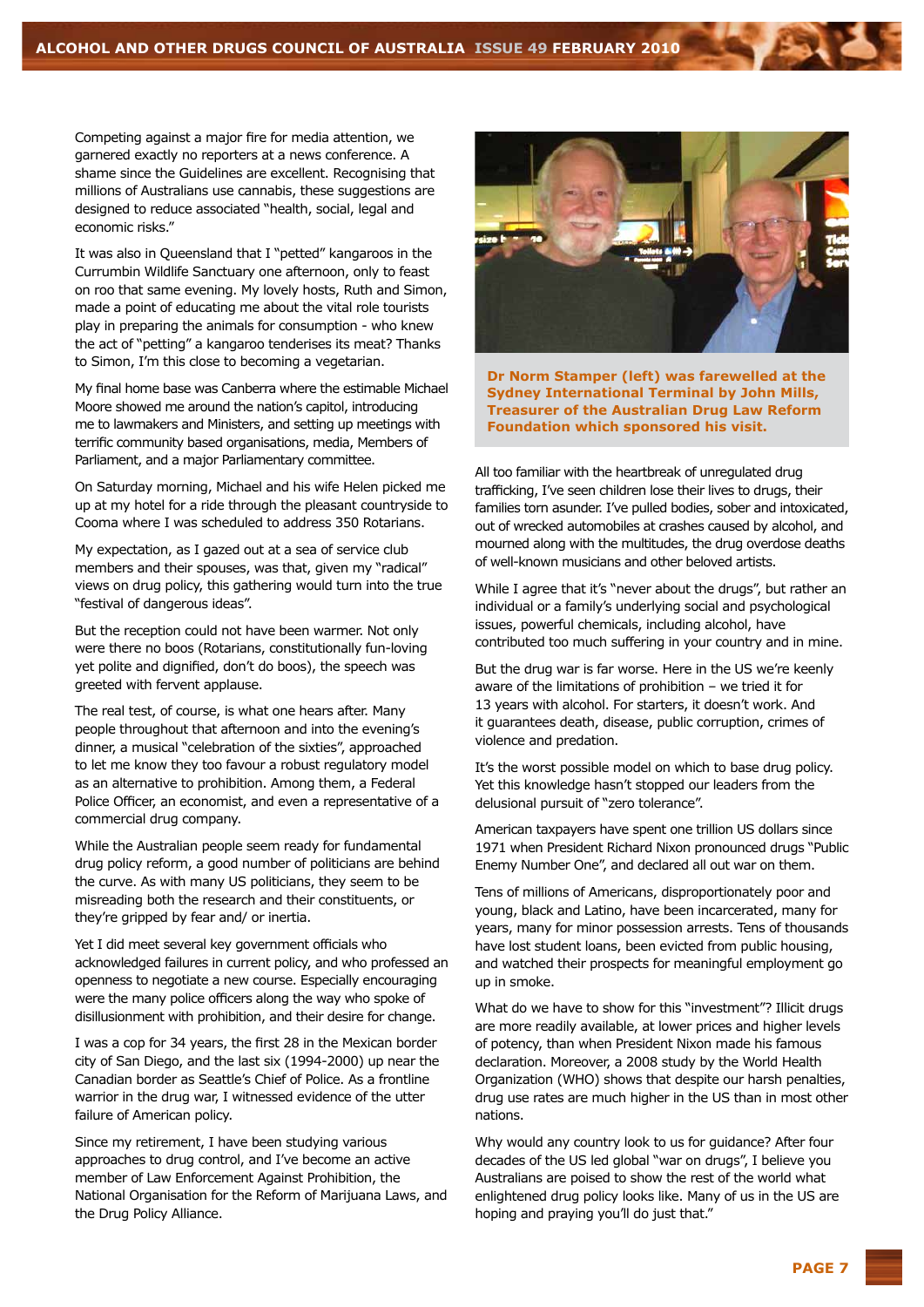### **New Comorbidity Resource for AOD Workers**

#### **By Dr Katherine Mills PhD, Senior lecturer, National Drug and Alcohol Research Centre, University of New South Wales, Sydney**

Over recent decades, a large body of research has documented the extent to which mental health conditions cooccur with alcohol and other drug (AOD) use.

There has also been growing recognition of the significant challenges faced by AOD workers when treating clients with co-occurring mental health conditions.

To assist those working with clients who have co-occurring mental health conditions, the Australian Government Department of Health and Ageing (DoHA) funded the National Drug and Alcohol Research Centre NDARC) to develop *"Guidelines on the management of co-occurring alcohol and other drug and mental health conditions in alcohol and other drug treatment settings."*

#### **What is the purpose of the Guidelines?**

The purpose of the Guidelines is to provide AOD workers with up-to-date, evidence-based information on the management of comorbid mental health conditions in AOD treatment settings.

They are based on the best available evidence and draw upon the experience and knowledge of clinicians, researchers, consumers and carers from around Australia.

The Guidelines aim to:

- increase AOD workers' knowledge and awareness of mental health conditions
- improve the confidence and skills of AOD workers working with clients with comorbid mental health conditions
- provide guiding principles for working with clients with comorbid mental health conditions
- improve AOD workers' ability to identify mental health conditions
- provide practical information on the management of comorbid mental health conditions
- provide information regarding the treatment of comorbid mental health conditions
- provide information regarding referral processes, and
- provide resources that may be used to facilitate all of the above.

#### **Who were the Guidelines developed for?**

The Guidelines have been developed primarily for AOD workers working in both the government and nongovernment sector, including nurses, medical practitioners, psychiatrists, psychologists, counsellors, social workers, and other AOD workers.

However, a range of other health professionals may also find them useful.

In writing the Guidelines, it was recognised that those working in the AOD field differ greatly in terms of their roles, education, training and experience.

As such, the Guidelines do not assume that all AOD workers will be able to address comorbidity to the same extent. At a minimum, however, it is suggested that all AOD workers should be "comorbidity informed"; that is, knowledgeable about symptoms of common mental health conditions and how to manage these symptoms if they arise.

#### **How were the Guidelines developed?**

The Guidelines were developed based on a comprehensive review of the best available evidence and the experience of an expert panel of academic researchers, clinicians, consumers and carers.

In developing the Guidelines, we relied, where possible, on evidence from well-designed research studies. Where this evidence was not available, recommendations were based upon appropriate clinical experience.

Prior to publication, the Guidelines were reviewed by a number of key stakeholders with expertise in the field and feedback was sought from AOD workers is non-government treatment services across Australia.

#### **Are the Guidelines useful and relevant to clinical practice?**

In May 2009, prior to the publication of the Guidelines, nongovernment organisation (NGO) AOD treatment services nationally were invited to provide feedback on a draft of the Guidelines. Copies of the Guidelines were sent to 77 services that expressed interest in participating in the study, and some 74 surveys were returned.

The feedback received was overwhelmingly positive, indicating that the Guidelines are acceptable to the AOD sector. Overall satisfaction with the Guidelines was high.

The majority of respondents thought that the Guidelines would be useful and would assist with clinical decision making. In particular, respondents indicated that the Guidelines effectively illustrated links between the theory of responding to comorbidity and the practical aspects of responding (86 per cent).

The majority (84 per cent) reported that the Guidelines would enable them to respond to comorbidity-related issues with greater confidence, and 93 per cent indicated that they would use some of the things they learnt from the Guidelines in their work.

#### **Where can you get a copy of the Guidelines?**

In December 2009, hardcopies of the Guidelines were distributed to all AOD treatment services across Australia.

The Guidelines, and other resources, are also available for download from http://ndarc.med.unsw.edu.au/comorbidity.

AOD workers may provide feedback on the Guidelines via a short online survey at this site. This information may be used to inform revisions to any future editions of the Guidelines.

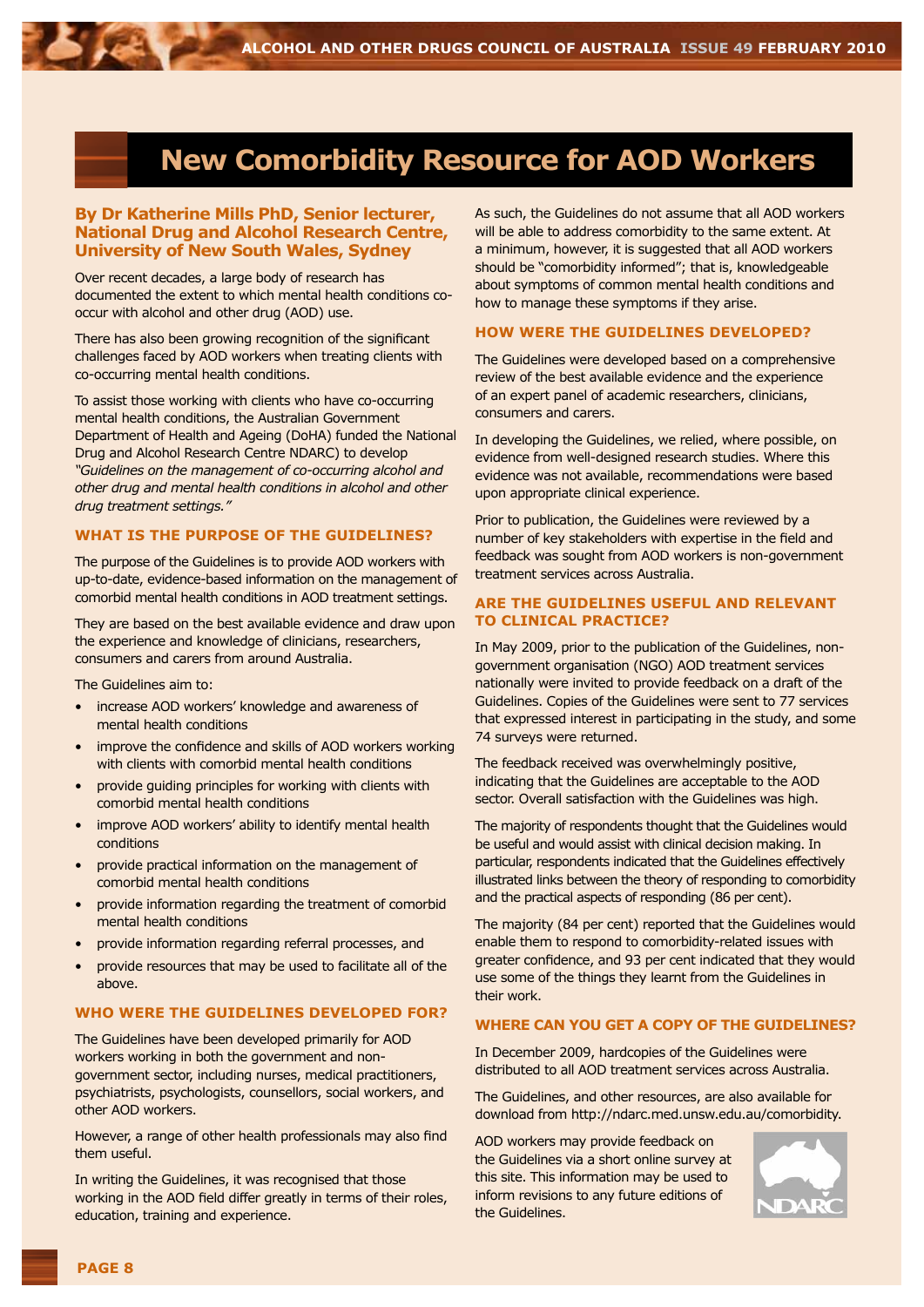### **High Court Decision and Comment on Licensing Appeal an ADCA Perspective**



#### **High Court of Australia, Canberra**

On Tuesday, 10 November 2009, the High Court of Australia handed down a unanimous verdict upholding the appeal of C.A.L Pty Ltd, trading as Tandara Motor Inn, in their defence of a negligence case brought by Ms Sandra Scott and the (Tasmanian) Motor Accidents Insurance Board.

Ms Scott and the Motor Accidents Insurance Board (the appellants) charged that Tandara Motor Inn was negligent in allowing Ms Scott's husband to consume alcohol at Tandara Motor Inn's licensed premises, and then allow Mr Scott to attempt to ride a motorbike from the Inn to his house. During this ride, Mr Scott incurred a fatal accident.

Mr Scott's drinking companion had arranged with the Licensee to lock the motorbike that Mr Scott was riding in a storeroom, hold onto the keys, and enable Mr Scott to telephone his wife to arrange to be picked up as there was concern about a police breathalyser unit being in operation.

During a three-hour period at Tandara Motor Inn, Mr Scott consumed approximately eight rum cans. When the Licensee told Mr Scott that he was refused service and offered to call Ms Scott, Mr Scott became verbally aggressive and demanded the motorbike back. Upon receiving the motorbike, Mr Scott left the licensed premises and attempted to ride home.

There are a number of conflicting legal issues raised by this case:

- "autonomy" or the individual's right to freedom
- personal responsibility
- legal causality
- "exceptional" circumstances
- civil liability
- responsible service of alcohol, and
- licensing laws.

Under Tasmanian Liquor Licensing Legislation (State of Tasmania, 1990), a licensee is statutorily required to ask people to leave the premises who are:

- acting in a violent, quarrelsome or disorderly manner; or
- is using disgusting, profane or foul language.

Under contract law, there can be no contract without consideration. Thus, there is no contract between the publican and the deceased in respect of the motorbike. The High Court of Australia upheld the appeal on three bases:

1. Firstly, the High Court decided that there was no Causation on the part of the licensee.

The Licensee had no legal right to retain possession of the motorbike. However, providing Mr Scott with possession of the motorbike did not cause him to attempt to ride home whilst intoxicated.

The Cole v South Tweed Heads Rugby Club (Cole v Sth Tweed) is directly precedential here. Ms Cole was run over by a car approximately one hour after leaving the South Tweed Heads Rugby Club, where she had been drinking and eating food for seven hours. In Cole v Sth Tweed, the Court ruled that a duty of care was owed by Sth Tweed to Ms Cole. However, the Court ruled that Ms Cole's refusal of free transport home, or the offer of a taxi caused a break in the chain of causality. The majority verdict believed that once Ms Cole had left the premises, she was autonomous.

- 2. Secondly, the Court ruled that any duty of care was not breached. This overturned the Tasmanian ruling that the duty of care was breached. The High Court found contrary to the Tasmanian ruling, Mr Scott had already been verbally abusive, and it was reasonably foreseeable that verbally abuse could escalate into physical. That would be in breach of the Licensee's statutory duty to ensure the premises was orderly, see Tasmanian Liquor Act quoted above.
- 3. Thirdly, the Court found there was no specific duty of care. The Court did not argue that there is a general duty of care, for example a duty to ensure that the premises were physically safe, to ensure that equipment such as kegs, and gaming equipment are in safe working order.

Defence counsel however argued that there was a narrow duty of care between the licensee and Mr Scott due to an agreement in relation to the motor cycle. The Court rejected that Mr Scott was "vulnerable" or suffered a reduction in his capacity. The court rejected that there was a duty of care as the arrangement with respect to the motorbike was informal. The goal was to store the motorbike to avoid Mr Scott being breathalysed.

Any duty of care conflicts with Mr Scott's personal autonomy. The serving of alcohol does not constitute vulnerability, such as that between teacher/ pupil or ward/ guardian.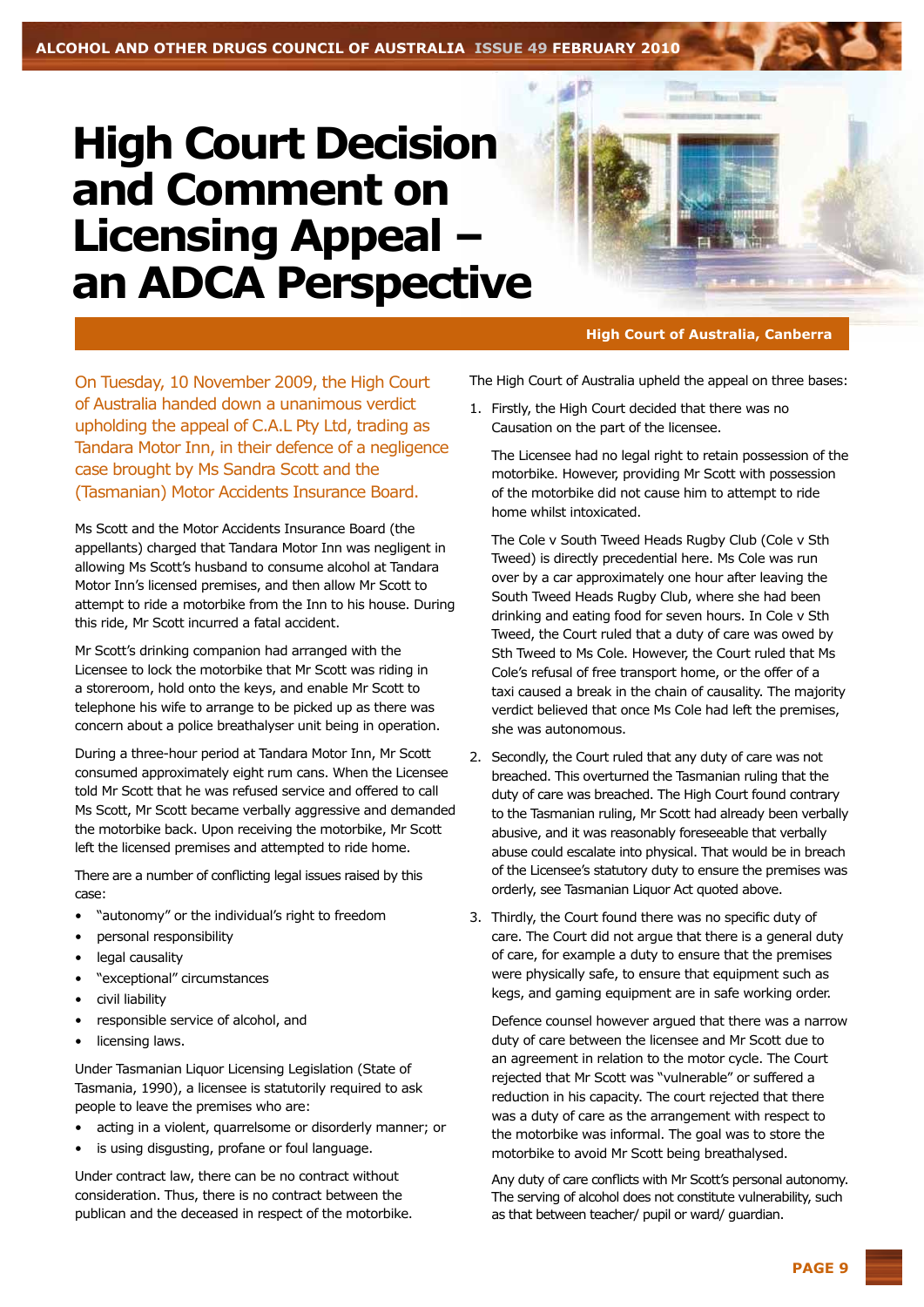This supposed duty of care conflicts with other torts of assault and battery to keep Mr Scott from possessing the motorbike, of false imprisonment from keeping the motorbike from Mr Scott's possession.

The duty also conflicts with the law of bailment. The argued duty of care involving not returning possession of the motorbike to Mr Scott clashes with s45 of the *Criminal Code* (Tas), giving Mr Scott the right to use force to obtain the keys and the motorbike.

A number of other summaries and articles have been published on this case and from public health institutes such as Victoria Health, and the Cancer Council of Victoria.

There are recent precedential cases considered by the High Court from New South Wales in Cole v Sth Tweed Heads Rugby Club in 2004, and another considered in 1950 from Queensland, Roggenkamp v Bennett, both cases discuss the principle of personal autonomy as opposed to the policy of Responsible Service of Alcohol.

Personal Autonomy is discussed as:

• Autonomy is seen as a central value in the Western liberal legal tradition. This is the idea, frequently referred to in tort cases, that persons should be free to make their own decisions about how they will act, especially where they would be subject to legal obligations. (*Whiting, C 2007*)

The last applicable common law doctrine is "volenti non-fit injuria", to a willing person, no injury is done. If someone willingly places themselves in a position where harm might result, knowing that some degree of harm might result, they cannot then sue if harm actually results. From Roggenkamp v Bennett:

In order to establish the defence, the plaintiff must be shown not only to have perceived the existence of danger, for this alone would be insufficient, but also that he fully appreciated it and voluntarily accepted the risk. The question whether the plaintiff's acceptance of the risk was voluntary is generally a question of fact, and the answer to it may be inferred from his conduct in the circumstances. (*High Court, 1950*)

Cole v Sth Tweed discussed *volenti non-fit injuria* in general terms, noting that:

Unless intoxication reaches a very high degree (higher than that achieved by the appellant in this case), the criminal and the civil law hold a person responsible for his or her acts. Save in extreme cases, the law makes intoxicated people legally responsible for their actions. As a general rule, they should not be able to avoid responsibility for the risks that accompany a personal choice to consume alcohol. (*High Court, 2004*)

In delivering his verdict, Chief Justice French made noted that:

• "I express no opinion on more general questions about the duty of care owed by publicans to their customers or to persons other than their customers. The resolution of these questions in future will be likely to require consideration of the liquor licensing laws and the civil liability statutes of the relevant State or Territory." (*High Court, 2009*)

The point made by Chief Justice French shows that the judicial branch considers that the wider issue of "Responsible Service of Alcohol" to more properly be a question for the legislative branch of the state to resolve. The underlying issue is that the legal and social policy arguments around responsible service of alcohol and what "ought" to happen cannot stand against the legal principles of the tort of negligence, without provoking serious loss of autonomy for the general public in future.

Further media articles have shown that the High Court's judgement in this case does not prevent Liquor Licensing authorities enforcing Responsible Service of Alcohol (RSA) principles.

This is because RSA is enshrined incorporated within State/ Territory Liquor Licensing legislation. Rather, this decision has upheld the principle of personal autonomy and called for political and legislative reform to provide liquor licensees with greater clarity as to how RSA should be managed within licensed venues.

To clarify the situation, it is appropriate for public health bodies such as the Alcohol and other Drugs Council of Australia (ADCA) to promote evidence-based solutions for Governments to:

- 1. consider legislative reform of alcohol licensing laws, with a view to creating consistent "best practice" liquor licensing legislation across State/ Territory jurisdictions
- 2. investigate potential harmonisation of licensing laws with civil liability principles; and
- 3. examine comparable duties of care and RSA legislation from similar international jurisdictions such as Canada, the United Kingdom and other countries.

From research across State/ Territory jurisdictions, it appears that there are some inconsistencies in each State/ Territory's approach to Liquor Licensing, and further work needs to be done to develop a "best practice" approach to Liquor Licensing.

It is encouraging to note that the National Preventative Health Taskforce's alcohol key action points discuss a potential harmonisation of different State/ Territory Liquor Legislation.

#### **References:**

High Court of Australia (1950). Roggenkamp v Bennett [1950] HCA 23; (1950) 80 CLR 292 (23 June 1950). Accessed from: http://www.austlii.edu.au/au/cases/cth/high\_ct/80clr292.html access date 20 November 2009.

High Court of Australia (2004). *COLE V SOUTH TWEED HEADS RUGBY LEAGUE CLUB LTD (2004) 78 ALJR 933.* Accessed from: http://www.austlii.edu.au/au/journals/UNELJ/2004/12.html access date 20 November 2009.

State of Tasmania (1990). *Liquor Licensing Act 1990.* Accessed from: http://www.thelaw.tas.gov.au/tocview/index.w3p;cond=;doc\_id=44%2B%2B 1990%2BAT%40EN%2B20091209000000;histon=;prompt=;rec=-1;term= access date 20 November 2009.

Whiting, C (2007). *Tort Law, Policy and the High Court of Australia.*  Accessed from: http://www.austlii.edu.au/au/journals/MULR/2007/23.html, access date: 20 November 2009.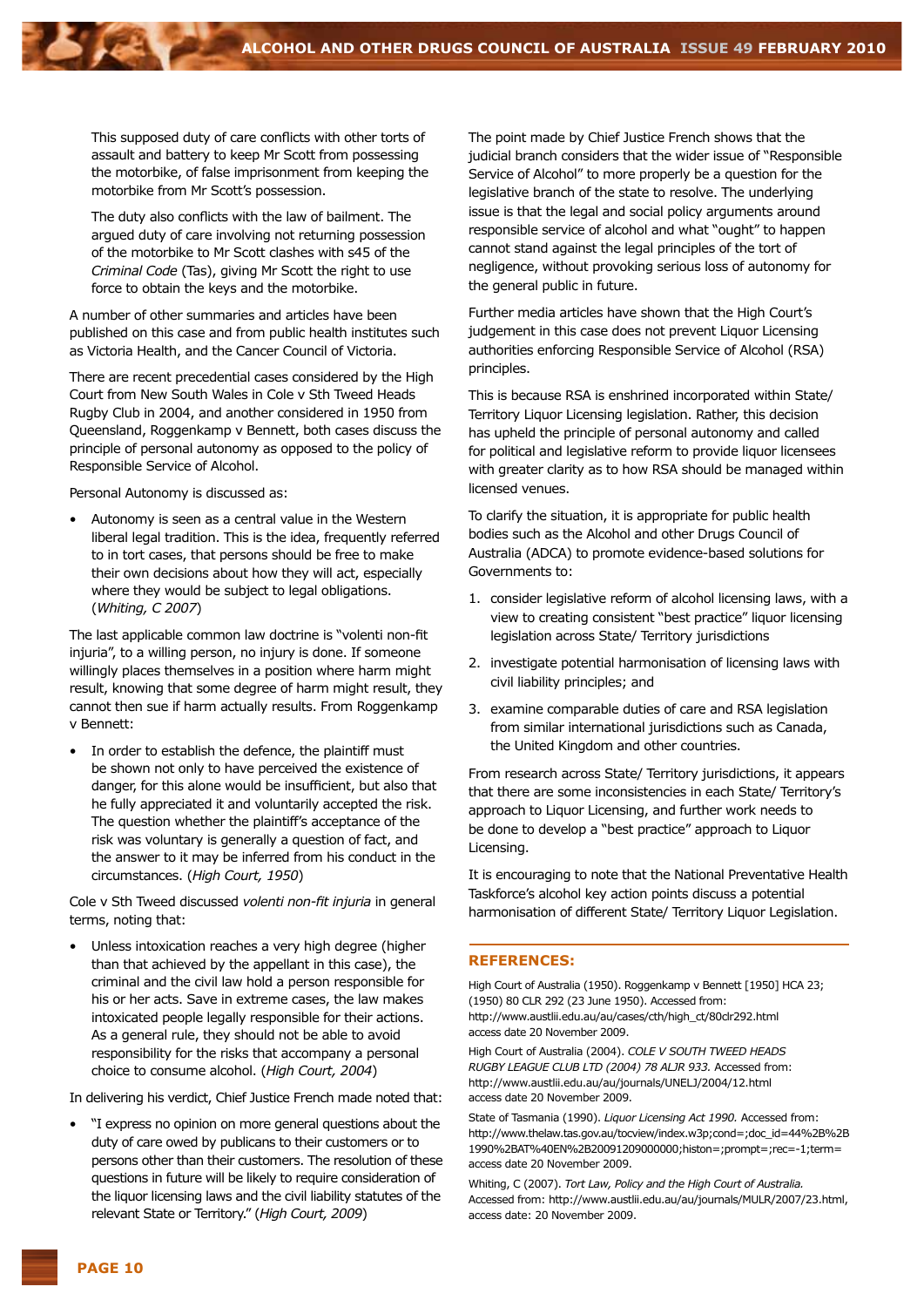

#### **DVDs for Education and Research**

All ADCA members are welcome to borrow DVDs for education and research purposes to show both staff and clients. All of the videos, DVDs and other electronic resources held in the National Drugs Sector Information Service (NDSIS) collection , can be searched on the Drug database www.adca.org.au/drug. Simply specify the type of resource you require on the drop down menu.

#### **6: 6 mates, 6 stories** [videorecording (DVD)]

Melville, W.A.: City of Melville, 2007 Accompanied by a booklet of lesson outlines. Creator, Janet Armarego; producer, Nick Heydon; director, Johnie Stanley; Writers, Lis Hoffmann and Tony Nicholls.

*This DVD is based on a booklet titled Who said it's easy being a guy? – a health and drug education resource for young men which was revised in 2002 and is still in use in schools and other organisations. The city obtained a grant to produce the DVD of short films aimed at young men. As Janet explains: 'As a result of continued positive feedback received about the booklet, we decided to extend the reach of the program to target young men who are less inclined to read.'*

#### **Don't beat about the bush!** [videorecording (DVD)]

Beyondblue presents the ABC Landline - Rural Depression Program

#### BeyondBlue; Australian Broadcasting Corporation Hawthorn West, Vic.: Beyondblue, 2008

*Don't beat about the bush!* DVD featuring: a 20-minute segment on rural depression produced by the ABC *Landline*  team; the TV CSA featuring Tim Fischer; *beyondblue* CSAs focusing on rural men/alcohol and depression.

#### **Fighting the dragon with luck** [videorecording (DVD)]

#### [Fitzroy, Vic.]: Resolution Media, 2008

*Fighting the dragon with luck' is an uplifting documentary about recovering heroin addicts who attend a local community pharmacy for opiate replacement therapy. Seen through the eyes of six former addicts the ... documentary retraces stories of hopeless addiction, survival through broken dreams, a new hope and eventual recovery.*

#### **Ice: out in the cold** [videorecording (DVD)]

#### Curtin, A.C.T.: Rural Health Education Foundation, 2007

*The program provides strategies for treatment, management, and dealing with problems related to use of illicit drugs such as "Ice" in rural and remote areas. Finally, it explores various strategies to build resilience and preventing substance abuse, particularly among young people.*

#### **HIV/AIDS update: holding the ramparts**  [videorecording DVD]

#### Curtin, A.C.T.: Rural Health Education Foundation, 2008 Location: AV HIV

*The vital role of counselling and support is discussed, particularly in rural and remote Australia where access to services is limited. The program also looks at anticipated future developments in management and treatment.*

#### **Stories of hope and recovery: personal accounts of depression, anxiety and related disorders**  [videorecording (DVD)]

Hawthorn, Vic.: BeyondBlue, 2008 Accounts by: Jeff Kennett, Jessica Rowe, Gary Hamilton, Craig Hamilton, Nathan thompson, Vicki Katsifis, Lyn Chaplin, John Konrads and Grant Blashki.

**Therapeutic journeys: alcohol counselling skills: working with binge drinking.** [videorecording (DVD)]

#### Mount Lawley, W.A.: Sushi Productions, 2009

*This program features a clinical psychologist interviewing a 24 year old male client Ben, who is experiencing problems related to binge drinking. Ben has been referred into counselling because of a number of problems associated with his drinking, particularly on weekends. The interview illustrates: general counselling skills - listening skills, empathy, use of questions ; Alcohol and other drug assessment; Motivational interviewing; problem solving and short-term goal setting; normalising relapse.*

#### **Samson & Delilah** [videorecording (DVD)]

#### [Australia]: Footprint Films, 2009

Presented by Screen Australia Indigenous Department, New South Wales Film and Television Office, Australian Broadcasting Corporation, Adelaide Film Festival, Northern Territory Film Office, Scarlett Pictures and CAAMA Productions.

*Samson and Delilahs world is small an isolated community in the Central Australian desert. When tragedy strikes, they turn their backs on home and embark on a journey of survival. Lost, unwanted and alone, they discover that life isnt always fair, but love never judges.*